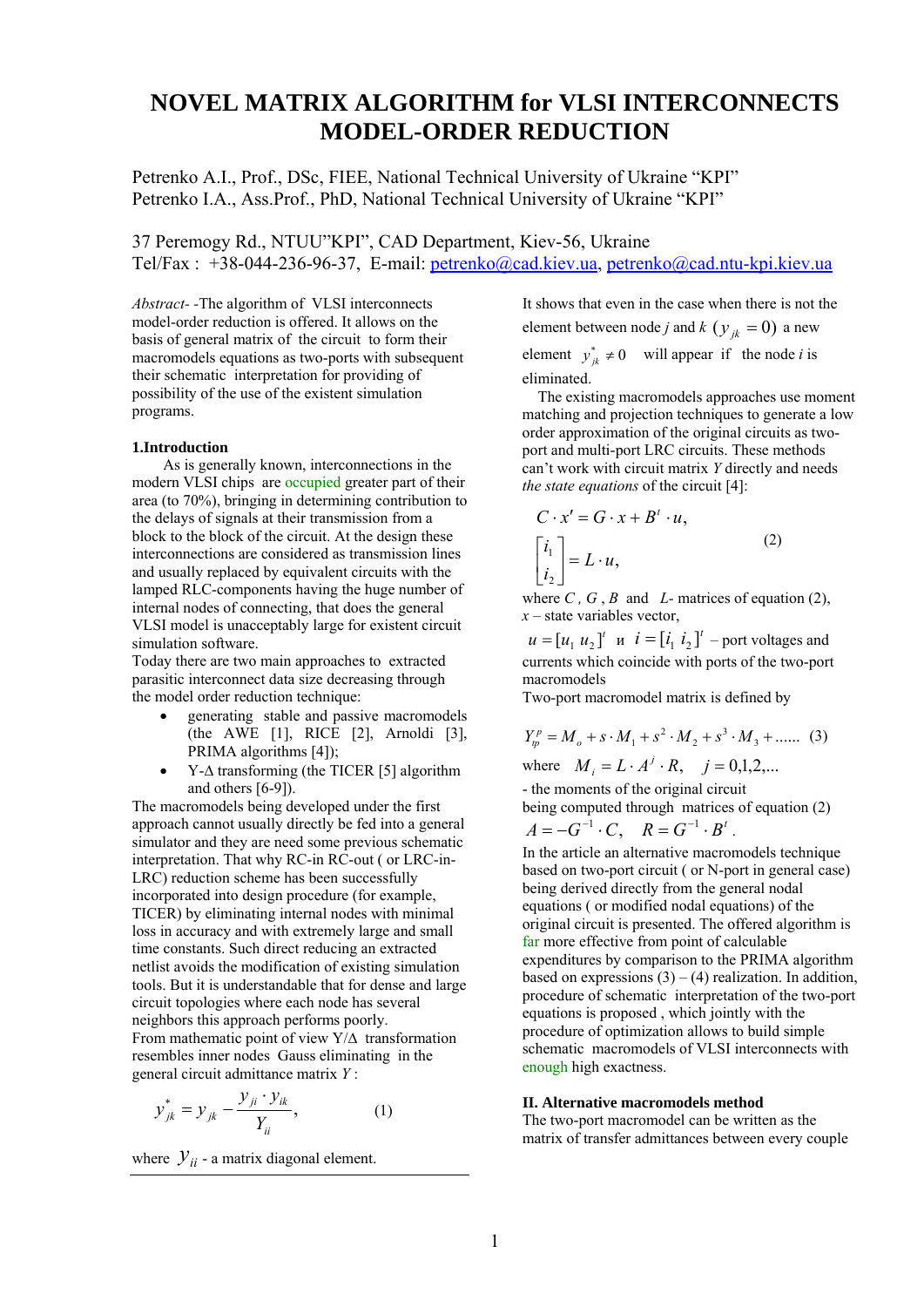of ports of the reduced two-port in the form:

$$
\begin{bmatrix} I_a \\ I_b \end{bmatrix} = \begin{bmatrix} Y_{aa} & Y_{ab} \\ Y_{ba} & Y_{bb} \end{bmatrix} \begin{bmatrix} U_a \\ U_b \end{bmatrix},
$$
(4)

where  $I_a$ ,  $U_a$  –the current into port 1 and the voltage across port 1;  $I_b$ ,  $U_b$  –the current into port 2 and the voltage across port 2.

 Exact transfer admittances matrix can be also realized without circuit moments calculating by using another approach and with lesser computer expenditure. A general idea is to obtain the уparameters of the reduced multi-port by the direct computation of the matrix inverse to the initial matrix of the given passive RLC-circuit. Assume that the inverse matrix  $Y<sup>1</sup>$  is obtained for any fixed frequency ω0:

$$
Y^{-1} = \frac{1}{\Delta} \begin{bmatrix} \Delta_{11} & \Delta_{21} & \Delta_{n1} \\ \Delta_{12} & \Delta_{22} & \Delta_{n2} \\ \Delta_{1n} & \Delta_{2n} & \Delta_{nn} \end{bmatrix} , \qquad (5)
$$

where Δ is the determinant of the initial matrix **Y** and  $\Delta_{ii}$  is the cofactor of the Y matrix obtained by the deleting the i-th row and j-th column in matrix **Y**.

The transfer admittance  $Y_{i,j}(i)$  from the  $\le a$  port to the  **port can be calculated using the inverse** matrix  $Y^1(s)$  elements as follows [10]:

$$
Y_{tp}(i) = \frac{1}{\Delta_{aa,bb}} \cdot \begin{bmatrix} \Delta_{bb} & -\Delta_{ba} \\ \Delta_{ab} & -\Delta_{aa} \end{bmatrix}.
$$
 (6)

The doubled cofactor which is in the denominator can be obtained by the deletion of two rows and two columns in the initial Y matrix. For instance,  $\Delta_{\alpha}$  bb is the determinant of the initial Y matrix in which rows a and b are deleted as well as columns a and b. The sign of this minor is  $(-1)^{a+a+b+b}$ 

It is significant to note that really there is no need to calculate as this doubled cofactor so other cofactors  $\Delta_{ii}$ ! They can be obtained through the elements of the inverse matrix  $Y^1$ , for example,

$$
\Delta_{aa,bb} = \frac{\Delta_{bb}\Delta_{aa} - \Delta_{ba}\Delta_{ab}}{\Delta} \quad , \quad (7)
$$

where  $\Delta$  is the determinant of the initial matrix **Y**.

In case of using the inverse matrix  $Y^1$  elements we get the numerical values of the macromodel yparameters  $Y_{i,j}(s)$  as the sum of the real  $Y_{(i,j)0}$  and imaginary  $Y_{(i,j)s}$  components of  $Y_{i,j}(s)$ , then the reduced model of the RLC-multi-port at frequency  $\omega_0$ can be represented in the form:

$$
Y_{tp} = \begin{bmatrix} Y_{aa0} & Y_{ab0} \\ Y_{ba0} & Y_{bb0} \end{bmatrix} + s \cdot \begin{bmatrix} Y_{aas} & Y_{abs} \\ Y_{bas} & Y_{bbs} \end{bmatrix}.
$$
 (8)

It is worth to mention that in the case of two-port with *a*-port and *b*-port it is necessary to select four elements from elements of inverse matrix  $Y^1$ :

$$
Y^{-1} = \begin{bmatrix} g_{11} & g_{21} & \ldots & g_{n1} \\ g_{12} & g_{22} & \ldots & g_{n2} \\ \vdots & \vdots & \ddots & \vdots \\ g_{1n} & g_{2n} & \ldots & g_{nn} \end{bmatrix} .
$$
 (9)

These elements are:  $g_{aa}$ ,  $g_{bb}$ ,  $g_{ab}$ ,  $g_{ba}$ , from which it is possible to calculate

$$
g_{aa,bb} = g_{aa}g_{bb} - g_{ab}, g_{ba}.
$$
 (10)

The *y*-parameters of reduced circuit model are equal to:

$$
Y_{aa} = g_{bb} / g_{aa,bb};
$$
  
\n
$$
Y_{ab} = -Y_{ba} = -g_{ba} / g_{aa,bb};
$$
  
\n
$$
Y_{bb} = g_{aa} / g_{aa,bb}.
$$
  
\n(11)

 Possibility is kept also to write down the parameters of macromodel in the form of fractional-rational transfer functions from complex frequency. For this purpose it is necessary to go back to expressions (6)

and (8), and additionally to finding elements  $g_{ij}$  of inverse matrix to calculate the determinant of matrix  $\Delta$  and necessary algebraic cofactors  $\Delta_{ii} = g_{ii} \cdot \Delta$ .

Calculation of expressions (11) on different frequencies confirms that for linear circuits, at least, for frequencies  $\omega \leq \omega_0$ , where  $\omega_0$  is the frequency on which the elements of inverse matrix (9)are originally determined, real parts of the calculated parameters (11) are practically saved, and imaginary parts change to the proportionally chosen frequency. It confirms of principal possibility of application of parameters of schematic macromodels calculated on one frequency in a wide frequency range.

#### **III.Schematic presentation of the reduced model of the RLC-multi-port**

Since, the numerical values of the y-parameters  $Y_{ii}(s)$ in the formulas (4) and (8) are, generally, the sum of the real and imaginary components of  $Y_{ii}(s)$ :

$$
Y_{ij} = a_o + s a_1.
$$

Then in case of  $a_0 > 0$ ,  $a_1 > 0$  the reduced model of

the RLC-multi-port at frequency  $\omega_0$  can be represented in the form of two components (resistor and capacitor) connected in parallel (see Fig.1) if these components are both positive.

$$
i \not\iff \qquad i \not\iff i \not\iff \qquad \frac{G_{ij}}{\bigcup_{j \in J} G_{ij}} \not\iff i \not\iff \qquad \frac{G_{ij}}{\bigcup_{j \in J} G_{ij}} \not\iff i \not\iff \qquad \frac{G_{ij}}{\bigcup_{j \in J} G_{ij}} \not\iff i \not\iff \frac{G_{ij}}{\bigcup_{j \in J} G_{ij}} \not\iff i \not\iff \frac{G_{ij}}{\bigcup_{j \in J} G_{ij}} \not\iff i \not\iff \frac{G_{ij}}{\bigcup_{j \in J} G_{ij}} \not\iff i \not\iff \frac{G_{ij}}{\bigcup_{j \in J} G_{ij}} \not\iff i \not\iff \frac{G_{ij}}{\bigcup_{j \in J} G_{ij}} \not\iff i \not\iff \frac{G_{ij}}{\bigcup_{j \in J} G_{ij}} \not\iff i \not\iff \frac{G_{ij}}{\bigcup_{j \in J} G_{ij}} \not\iff i \not\iff \frac{G_{ij}}{\bigcup_{j \in J} G_{ij}} \not\iff i \not\iff \frac{G_{ij}}{\bigcup_{j \in J} G_{ij}} \not\iff i \not\iff \frac{G_{ij}}{\bigcup_{j \in J} G_{ij}} \not\iff i \not\iff \frac{G_{ij}}{\bigcup_{j \in J} G_{ij}} \not\iff i \not\iff \frac{G_{ij}}{\bigcup_{j \in J} G_{ij}} \not\iff i \not\iff \frac{G_{ij}}{\bigcup_{j \in J} G_{ij}} \not\iff i \not\iff \frac{G_{ij}}{\bigcup_{j \in J} G_{ij}} \not\iff i \not\iff \frac{G_{ij}}{\bigcup_{j \in J} G_{ij}} \not\iff i \not\iff \frac{G_{ij}}{\bigcup_{j \in J} G_{ij}} \not\iff i \not\iff \frac{G_{ij}}{\bigcup_{j \in J} G_{ij}} \not\iff i \not\iff \frac{G_{ij}}{\bigcup_{j \in J} G_{ij}} \not\iff i \not\iff \frac{G_{ij}}{\bigcup_{j \in J} G_{ij}} \not\iff i \not\iff \frac{G_{ij}}{\bigcup_{j \in J} G_{ij}} \not\iff i \not\iff \frac{G_{ij}}{\bigcup_{j \in J} G_{ij}} \not\iff i \not\iff \frac{G_{ij}}{\bigcup_{j \in J} G_{ij}} \not\iff i \not\iff \frac{G_{ij}}
$$

Fig.1. Transfer admittance representation in the form of the circuit of the two components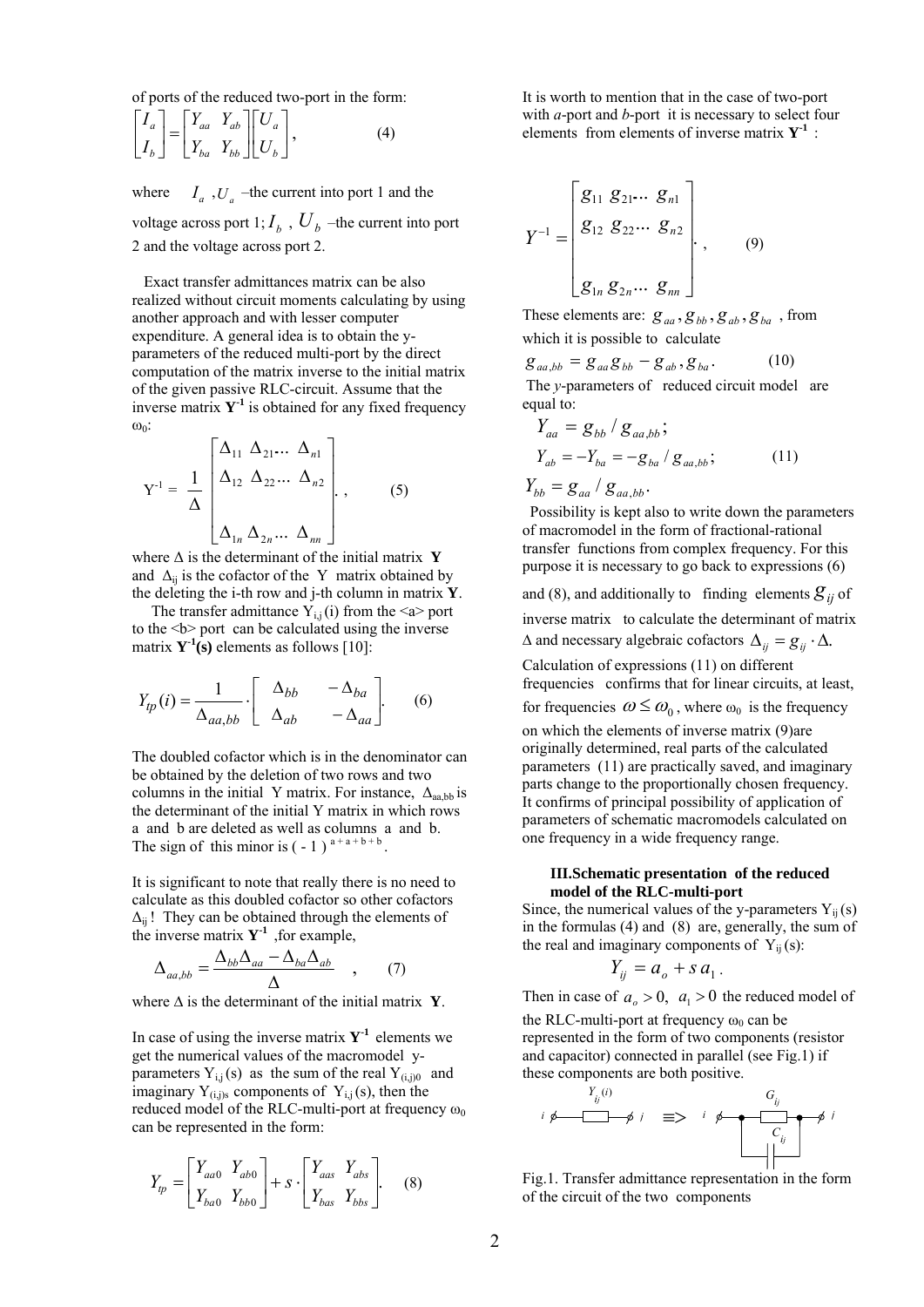The such simplest schematic interpretation of macromodel equations (8) results in appearance of the resistances connected between nodes *a* and *b* and earth in schematic macromodel that distorts an amplitude of output signal.

Therefore expediently to choose schematic circuit macromodel priory, for example, shown on fig.2 and to find links between the parameters of its components and parameters of mathematical macromodel (8).



Fig.2. Possible macromodel equivalent circuit

For example for the reduced circuit model shown on fig.2 we have got the following real and image part of two-port *y*-parameters:

$$
Y_{aa0} = -\frac{g_1^2 (g_1 + g_2)}{(g_1 + g_2)^2 + (\omega C_2)^2} + g_1; \ Y_{aas} = \frac{g_1^2 \omega C_2}{(g_1 + g_2)^2 + (\omega C_2)^2} + \omega C_1;
$$
  
\n
$$
Y_{ab0} = \frac{g_1 (g_1 + g_2)g_2}{(g_1 + g_2)^2 + (\omega C_2)^2}; \ Y_{abs} = \frac{g_1 \omega C_2 g_2}{(g_1 + g_2)^2 + (\omega C_2)^2}; \ (11)
$$
  
\n
$$
Y_{bb00} = -\frac{g_2^2 (g_1 + g_2)}{(g_1 + g_2)^2 + (\omega C_2)^2} + g_2; \ Y_{bbs} = \frac{g_2^2 \omega C_2}{(g_1 + g_2)^2 + (\omega C_2)^2} + \omega C_3,
$$
  
\nFrom above relations it is possible to calculate

circuit components parameters:

$$
g_2 = \frac{Y_{bb0} \cdot Y_{aa0} - (Y_{ab0})^2}{Y_{ab0} + Y_{aa0}}; \quad g_1 = \frac{Y_{bb0} \cdot Y_{aa0} - (Y_{ab0})^2}{Y_{ab0} + Y_{bb0}};
$$

$$
\omega C_1 = Y_{aas} - Y_{abs} \frac{g_1}{g_2}; \quad \omega C_3 = Y_{bbs} - Y_{abs} \frac{g_2}{g_1};
$$

$$
\omega C_2 = (g_1 + g_2) \cdot \frac{Y_{abs}}{Y_{ab0}}.
$$
(12)

To be true it is necessary to notice that we have defined 5 unknown parameters from 6 equations (11) that makes some uncertainness and needs for exact solution to apply sometimes optimization procedure to meet prescribed design parameters.

# **IY. Algorithm modification for a huge dimension of the Y matrix of the initial RLC-multi-port**

Because of their structural regularity RLC-circuits with lamped parameters can be represented in the form of relatively low-order multi-ports connected in series (something like the schematic shown in Fig.3). By the way, all the example circuits given in the referred original papers are of a regular structure.



Fig.3. Representation of the initial high-order RLCtwo-port with lamped parameters in the form of N low-order two-ports with lumped parameters

This leads one to represent the entire multi-port A matrix in the form of the product of the A matrices of two-ports

$$
A_N = A_1 A_2 ... A_S
$$
  
Let remind that the A matrix elements of any two-

port relate the output and input voltages and currents as follows *,*

$$
\begin{bmatrix} U_a \\ I_a \end{bmatrix} = \begin{bmatrix} A_{aa} & A_{ab} \\ A_{ba} & A_{bb} \end{bmatrix} \begin{bmatrix} U_b \\ I_b \end{bmatrix}
$$

where subscripts "*a*" and "*b*" denote the input and output voltages *U* and currents *I* of input and output ports.

 Another useful property of elements of the A matrix is that they have one-to-one correspondence with the elements of the Y matrix of the same twoport:

$$
\begin{bmatrix} A_{aa} & A_{ab} \\ A_{ba} & A_{bb} \end{bmatrix} = \frac{1}{Y_{ba}} \begin{bmatrix} -Y_{bb} & 1 \\ -|Y| & Y_{aa} \end{bmatrix} \tag{14}
$$
\nand

$$
\begin{bmatrix} Y_{aa} & Y_{ab} \\ Y_{ba} & Y_{bb} \end{bmatrix} = \frac{1}{A_{ab}} \begin{bmatrix} A_{bb} & -|A| \\ 1 & -A_{aa} \end{bmatrix},
$$
 (15)

where  $|A|$ ,  $|Y|$  - determinants of matrices of equations (16) and (5) accordingly. It should be noted that for passive linear RLC-charts the determinant  $|A| = 1$ , that ensues from (15), because  $\frac{-Y_{bb}Y_{aa} + |Y|}{Y_{ba}^2} = 1$ *bb aa*  $\frac{Y_{bb}Y_{aa} + |Y|}{Z} = 1$  at

*Y*

 $Y_{ba} = -Y_{ab}$ . This statement is possible to use for verification of rightness of calculation of A– parameters of a macromodel.

From another side elements of the A matrix of the two-port may be computed directly from cofactors of the Y matrix of the original circuit or from elements of its inverse matrix [10]

$$
A_{tp}(i) = \frac{1}{\Delta_{ab}} \begin{bmatrix} \Delta_{aa} & \Delta_{aa,bb} \\ \Delta & \Delta_{bb} \end{bmatrix}
$$
 (16)

and

$$
A_{ip}(i) = \frac{1}{g_{ab}} \begin{bmatrix} g_{aa} & g_{aa,bb} \\ 1 & g_{bb} \end{bmatrix},\tag{17}
$$

or 
$$
A_{aa} = g_{aa} / g_{ab}
$$
.  $A_{ab} = g_{aa,bb} / g_{ab}$ ;  
 $A = 1 / \alpha$  :  $A = \alpha / \alpha$  (19)

$$
A_{ba} = 1/g_{ab}, \ A_{bb} = g_{bb}/g_{ab}, \ (18)
$$
  
where as before  $\sigma = \sigma_a \sigma_a = \sigma_a$ 

where as before  $g_{aa, bb} = g_{aa}g_{bb} - g_{ab}$ ,  $g_{ba}$ .

Using the properties of A and Y matrices, we can then recalculate the A-matrix parameters into the Ymatrix parameters.

So the following sequence of computations can be proposed:

1.The initial large-scale RLC-circuit is divided into N relatively simple small-scale subcircuits (each with 10 – 20 internal nodes). The procedure of calculation of a large-scale inverse matrix  $Y^{-1}$  can be reduced to the calculation of N inverse matrices  $Y^{-1}$ <sub>1</sub>,  $Y^{-1}$ <sub>2</sub>,  $Y^{-1}$ <sub>N</sub> for the subcircuits connected in series.